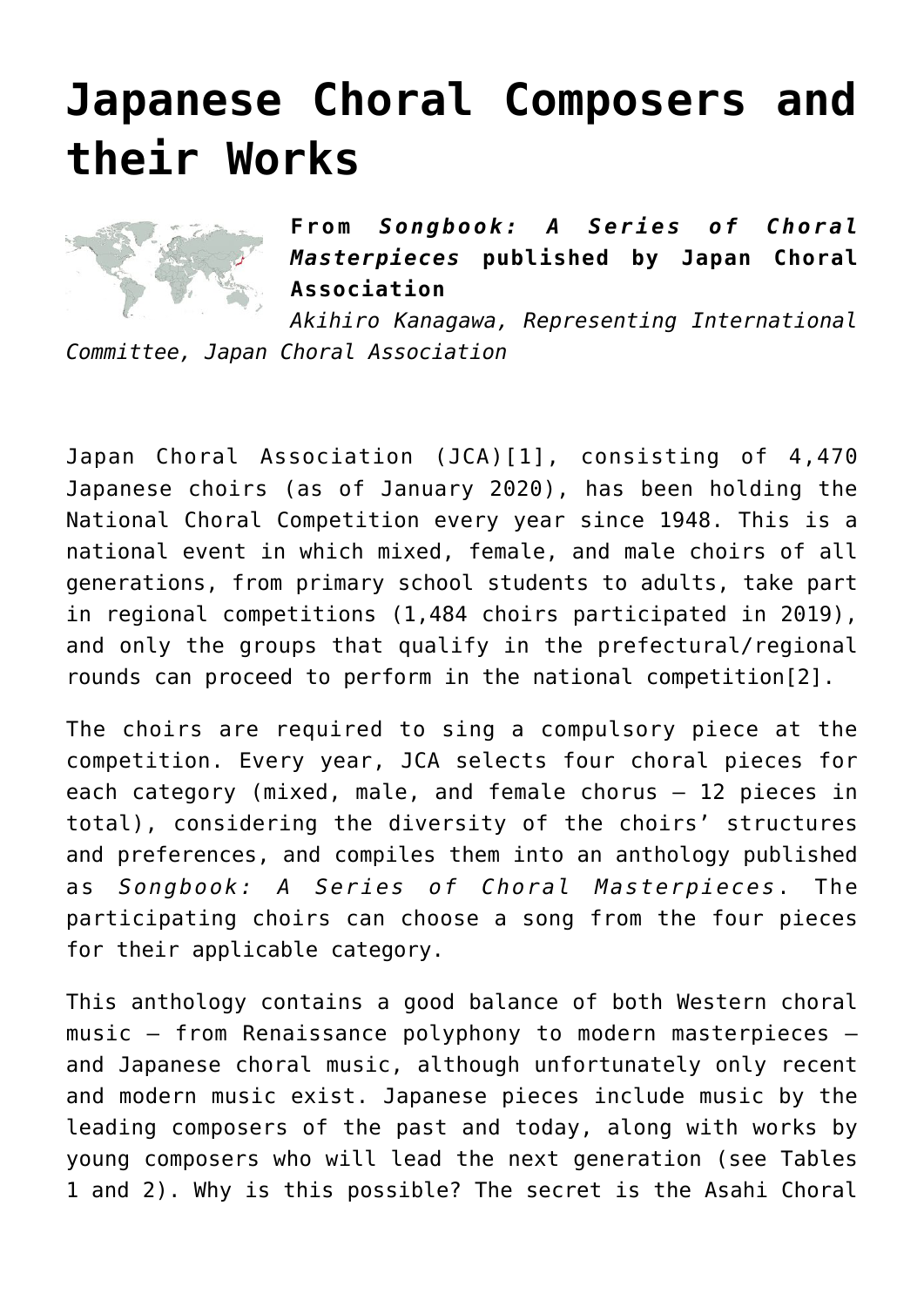## Composition Prize.

| <b>Major Composars of Japan</b> | Year of birth - Year of<br>sherika | Number of pieces selected for songbook |
|---------------------------------|------------------------------------|----------------------------------------|
| <b>Charry Shimtru</b>           | 1911-1906                          | 14 works                               |
| Saburo Takata                   | 1999 50000                         | 12 works                               |
| Michig Marriya                  | 1972.                              | <b>Since Are</b>                       |
| Akira Miyoshi                   | 1903-2013                          | 15 works                               |
| Hiduhko Haghara                 | 1970 - 700                         | <b>13 works</b>                        |
| Shinghing Ruba-                 | 15255                              | 11 works                               |
| Totalhida Nimi                  | 1947-                              | El works.                              |
| Makke Kingshifts                | 1746                               | 10 years                               |
| Hope Chinara                    | 1967.                              | Si works.                              |
| Taskahorma Nodopharja           | 1971.                              | 6 woks                                 |
| Maid Useta                      | the con-                           | 1 work                                 |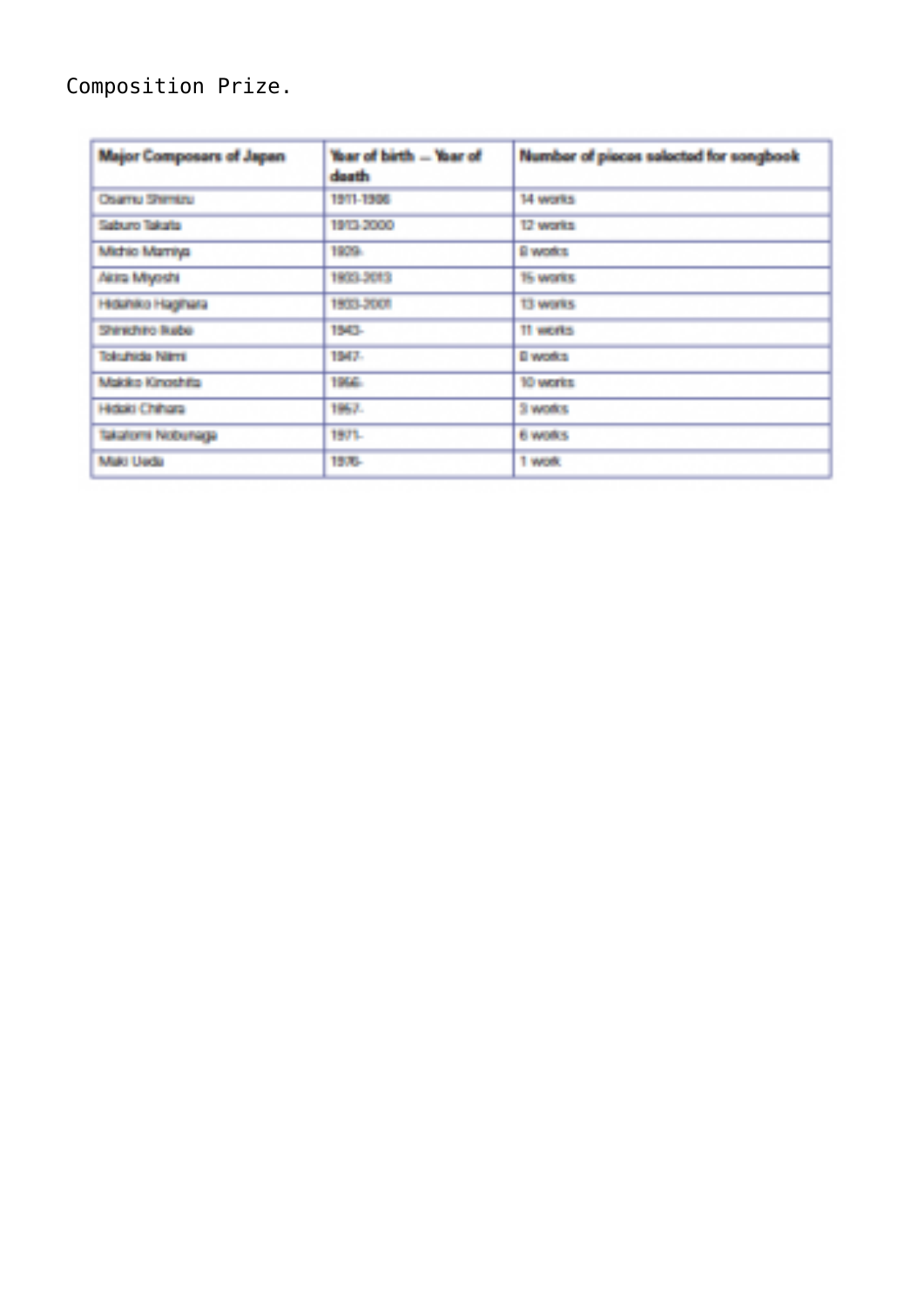| <b>Recent Winners of "Asahi Choral Composition</b><br>Prize - Open Contest of Choral Suites" |                             |  |
|----------------------------------------------------------------------------------------------|-----------------------------|--|
| 2010                                                                                         | Toyotaka Tsuchida (1981-)   |  |
| 2011                                                                                         | Norttaka Mortyama (1982-)   |  |
| 2012                                                                                         | Shoichi Asal (1988-)        |  |
| 2013                                                                                         | Kaori Morita (1987-)        |  |
| 2014                                                                                         | Yuka Yamashita (1987-)      |  |
| 2015                                                                                         | Toshiaki Ichihara (1982-)   |  |
| 2016                                                                                         | Nortkazu Ornokawa (1983-)   |  |
| 2017                                                                                         | Kantaro Shuto (1985-)       |  |
| 2018                                                                                         | Yoshihiro Kawaura (1993-)   |  |
| 2019                                                                                         | Tatsuhiko Yamaguchi (1988-) |  |
| 2020                                                                                         | Kosuke Negishi (1998-)      |  |

With the aim of creating and promoting excellent Japanese choral music, JCA started an annual open contest of choral compositions in 1971. Since 1979, it has become a rule to adopt the winning piece as a compulsory piece in the National Choral Competition. Then, in 1990, the Asahi Choral Composition Prize (prize money: 1 million yen (approx. US \$10,000)) was newly created as an official award for the contest. With this prize, the quality and quantity of the submitted works improved remarkably, and the winning composers started to receive significant recognition by society. If the choral world is like a forest, we are planting young trees looking ahead to 30 years or 50 years from now. The fully grown forests will store water, produce nutrition, and nurture rich lives for years to come.

Let me introduce six Japanese choral works (two each for mixed/male/female choirs) selected in the *Songbook* recently.

*Tomurai-no Ato-wa* **(After a Funeral) (2002) by Takatomi Nobunaga**

**(From Song for a Fresh Start. Text by Hajime Kijima. For mixed chorus and piano.)**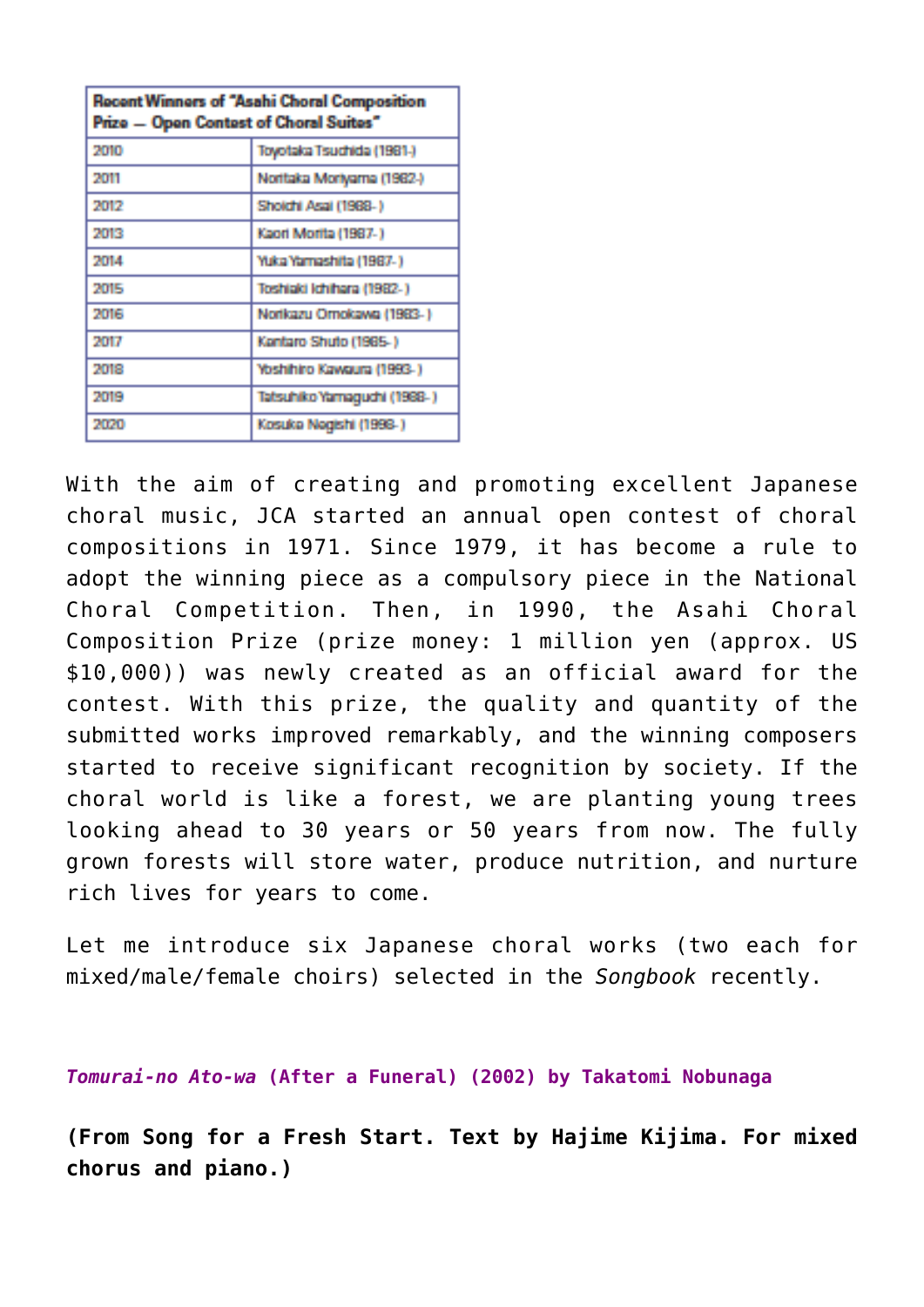Takatomi Nobunaga is such a prolific and talented composer that it chills me even to imagine what the choral world would have looked like if this composer had not appeared. His career is worthy of special attention , as he graduated from university without majoring in music. It is also surprising that he acquired his piano and composition skills almost by himself.

As it has been three-quarters of a century since Japan experienced the war, most Japanese citizens are "children who do not know the war." Even though Nobunaga is right in the midst of this generation, it is noteworthy that many of his messages are about the unreasonable nature of war. The composer himself wrote that his motive for creating the piece was a prayer which resonated with him written by Hajime Kijima, a poet who looked for a ray of hope even in despair, based on his primal experience of, "going through the aftermath of war while caring for A-bomb victims at the age of 17."

Of special importance is the last verse, "More paralysing than a gun / A tune that stops you from pulling the trigger," with a strong air of agonising pain at having no choice but to believe in a transient existence. The piece is written very simply without unusual harmony or techniques. This simplicity is the very beauty of this music. If anything, the extremely slow tempo of  $J = 33$  leaves you with a stronger impression of this deep prayer in Japanese.

**Takatomi Nobunaga (1971- )** The most frequently performed current choral composer in Japan, having created works for mixed, male, and female choruses, including arrangements favoured by many. Three-times winner of the Asahi Choral Composition Prize (1994, 1995 and 1999). Became a professional composer after a previous career as a government official, having acquired composition skills through self-learning.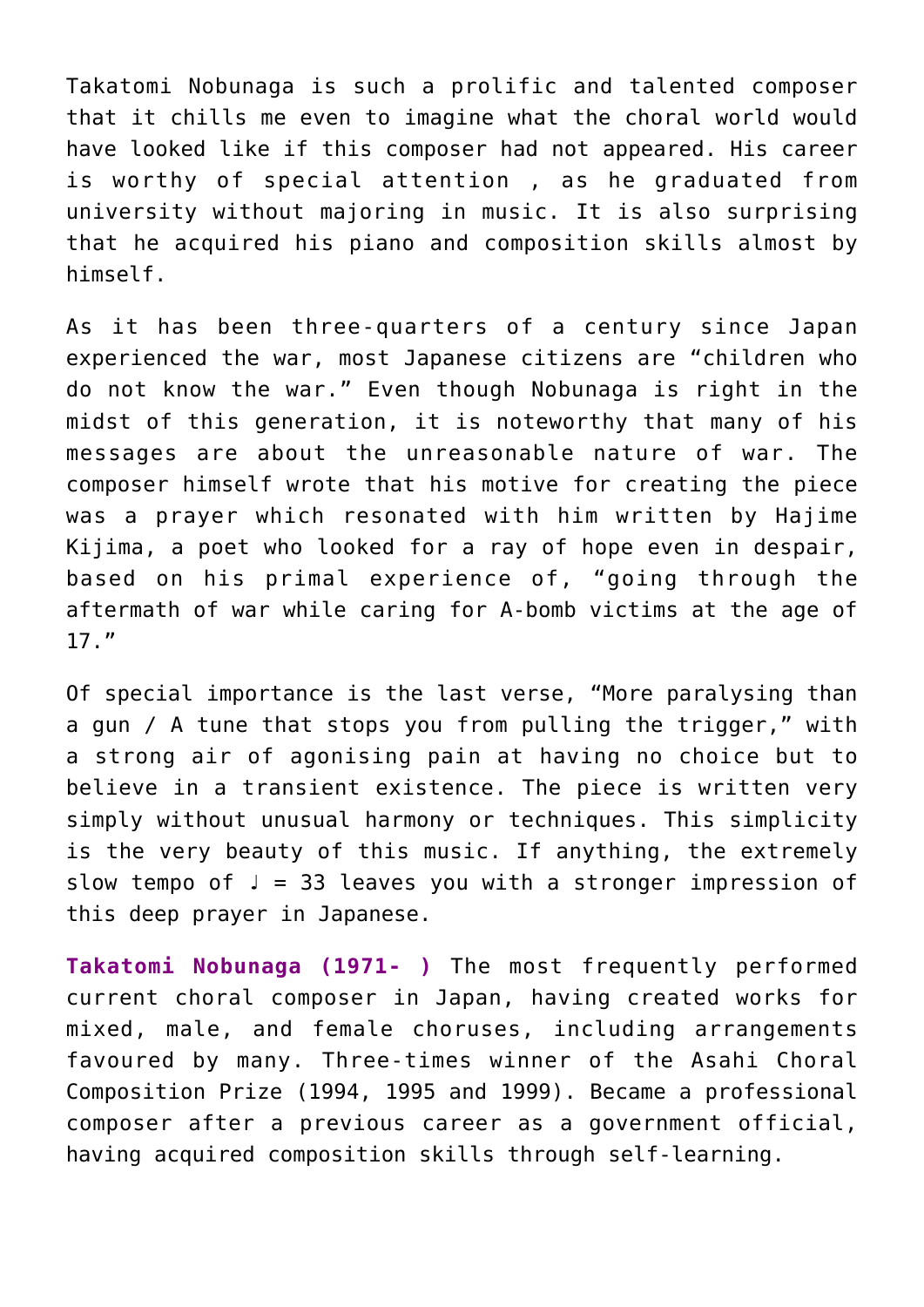

*Kusa-no Ue* **(On the Grass) IV (2017) by Kentaro Shuto**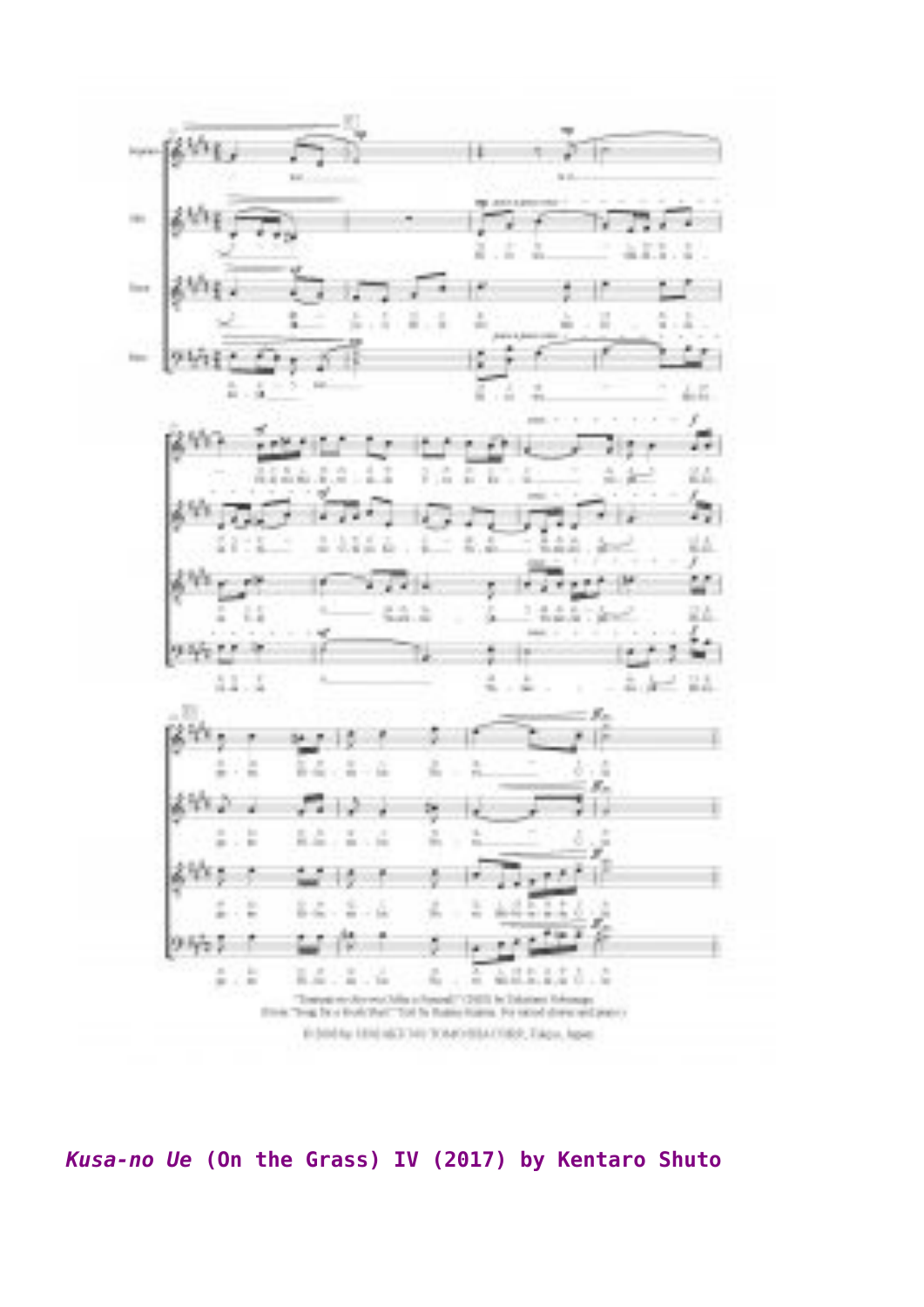#### **(Text by Tatsuji Miyoshi. For mixed chorus and piano.)**

The winning piece of the Asahi Composition Prize in 2017. It is the last piece of a suite for mixed chorus and piano entitled On the Grass (five pieces), but it is titled "IV" because the first piece of the suite is a piano solo prelude . The texts are a series of four verses taken from *Sokuryo-sen* (Survey Ship) (1930), a feature work by one of the best Japanese poets, Tatsuji Miyoshi (1900-1964).

The pianist must be considerably skilled to be able to perform this music. As a background, piano education is highly advanced in Japan, but there is also a strong intention by the composer to incorporate styles of musical instruments into vocal works.

Conductors from other countries often ask me why there are few *a cappella* choral works in Japan. A major reason is that chorus experiences for most people start in school education in Japan, while they are rooted in churches in other countries. School teachers always use keyboard instruments for teaching and the singers tend to depend on them, so they find it natural to play with accompanying instruments.

This piece has a weak sense of tonality in the right-hand part of the piano, but the left hand plays perfect intervals, so it may be easier to sing for the chorus than it seems on the score. A goose is dashing down a path and on the grass in a flurry. Probably it is a sunny day with clear sky. Her shadow is also running along in a flurry. This rush and the humour are described well, especially by the piano. The glissando played by the piano's right hand may be a scene where the goose opens its wings. This lively presence is expressed as if we can actually hear its quack, with the comical ending of splashing into the pond expressed with a tone cluster.

**Kentaro Shuto (1985- )** Winner of the Asahi Choral Composition Prize in 2017. Composer/Arranger, also active as a pianist,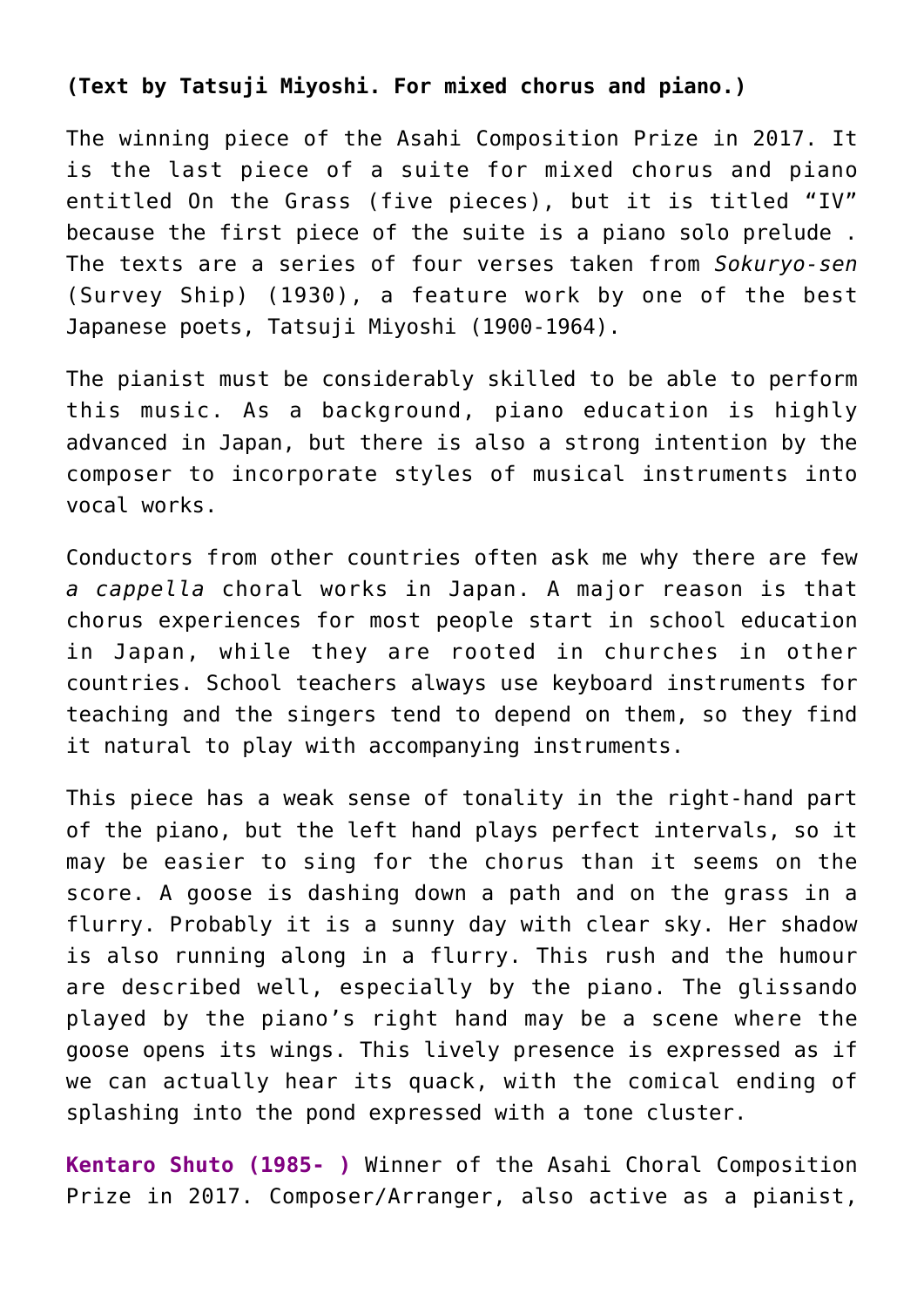instructor, YouTube creator and sound producer. Graduated from Tokyo University of Arts (Composition Department, Faculty of Music). Master's degree from Tokyo University of Arts, Graduate School of Music.



This was thinkin the filling throught to business Market South Trans Moore), And adopt down and pain distribute administrational automated of Constitutional Co., Ind.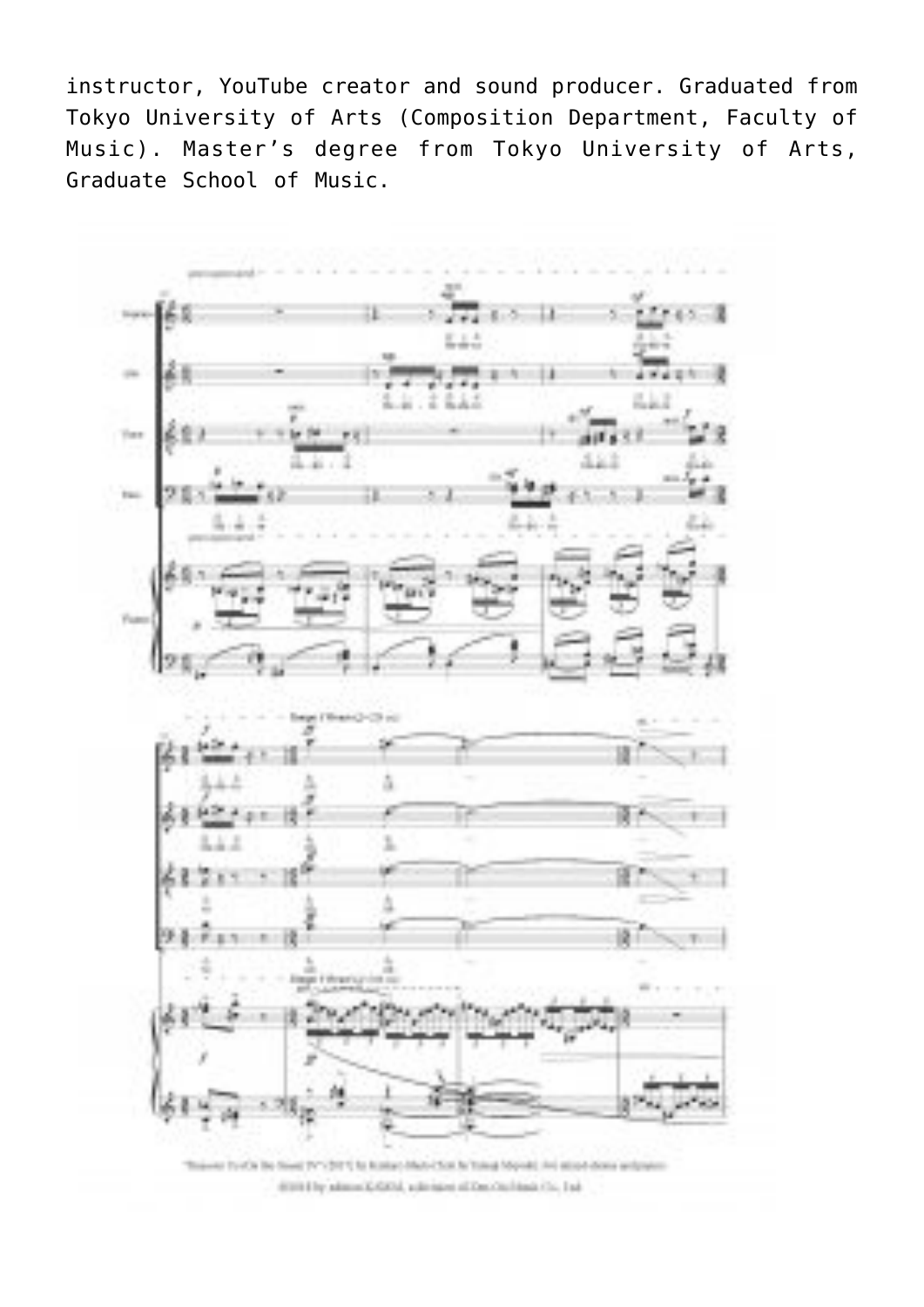#### **Composition for Chorus No 6-I (1968) by Michio Mamiya**

### **(Text from traditional folk songs of Iwate and by Michio Mamiya. For male chorus.)**

Michio Mamiya was among the first Japanese composers whose works were performed and favoured by choirs outside of Japan. He may resemble Bartók or Kodály of Hungary in that he incorporated traditional folk music into his creations. The fact that he travelled all over Japan for field research into traditional tunes and tried to analyse and classify relationships between the lyrics and music as well as between text and rhythm was probably an influence from the two Hungarian composers.

In the process, he realised the richness of *Hayashi-kotoba* (meaningless words for rhythmical effect), which is added to almost every Japanese traditional folk song. The title of 'Composition' was born in the process of classifying and structuring these words for sound effect.

Composition No. 6 consists of three movements, the first of which was selected as a compulsory piece. It was based on two folk songs maintained in Waga County and Hienuki County (currently Ohasama Town, Hanamaki City) in Iwate Prefecture. The first half is *Hie-tsuki Uta* (Millet-Pounding Song) sung in Waga County. Japanese millets and foxtail millets are minor grains used in lieu of rice, and they were precious food in this region, which frequently suffered from famine due to cold weather in the past. This is a work song sung by two or three people surrounding a hand mill while pounding the grain. In the lyrics, tenant farmers are cursing their master for being flattering while they are working but treating them coldly once the work is done.

The motif for the latter half of the piece is *Hayashi-kotoba*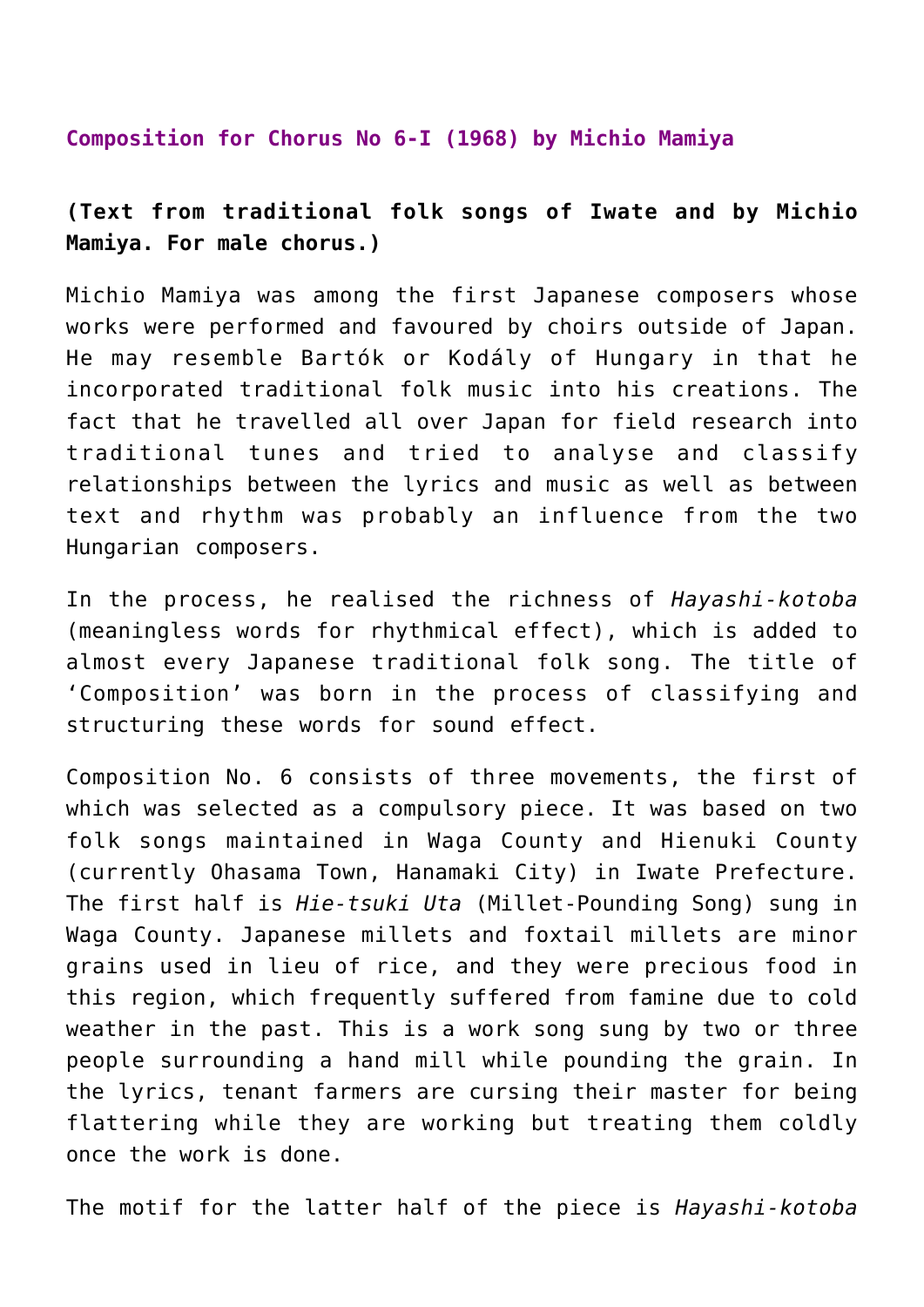(rhythmical meaningless words) from *Kakitauchi-Uta* (Rice Planting Song), a rice-planting dance song maintained in Kamegamori, Ohasama Town. Mamiya's characteristic fugato is inserted in the middle part of the homophony. It is surprising how he can convert Japanese music, which is originally monophonic, into such a rich sound space.

**Michio Mamiya (1929- )** Composer known for 17 works of "Composition for Chorus," a series of choral pieces using *Hayashi-kotoba* (meaningless traditional texts for rhythmical effect) as a motif. After carrying out extensive research for many years on traditional folk music of different ethnic groups around the world, including Japan, Mamiya found his interest in these rhythmical words used for sound effect in traditional folk songs and composed this series. Graduated from Tokyo School of Music (now Tokyo University of Arts).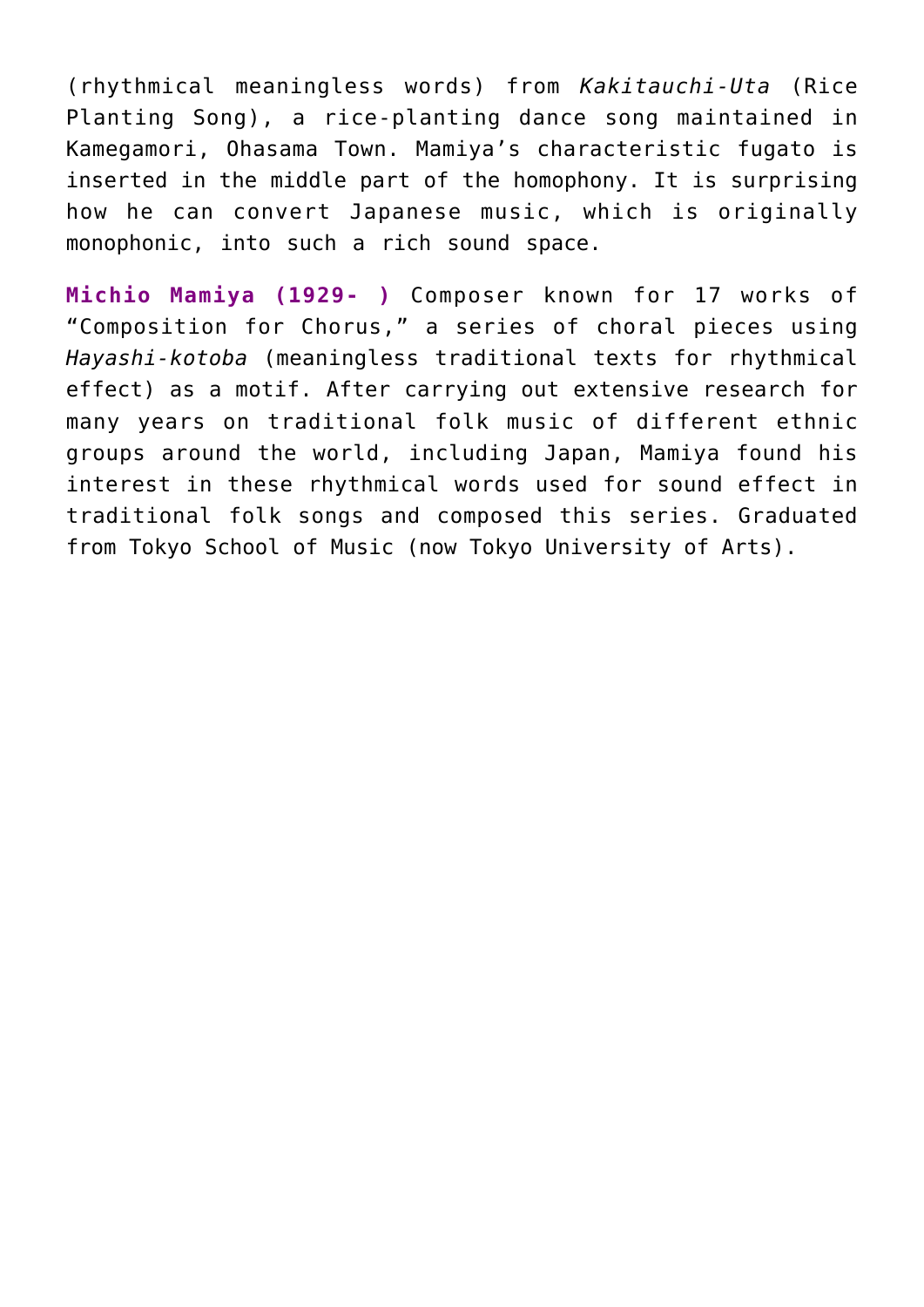![](_page_9_Figure_0.jpeg)

*Majime-na Kaotsuki* **(Serious Countenance) (1979) by Akira Miyoshi**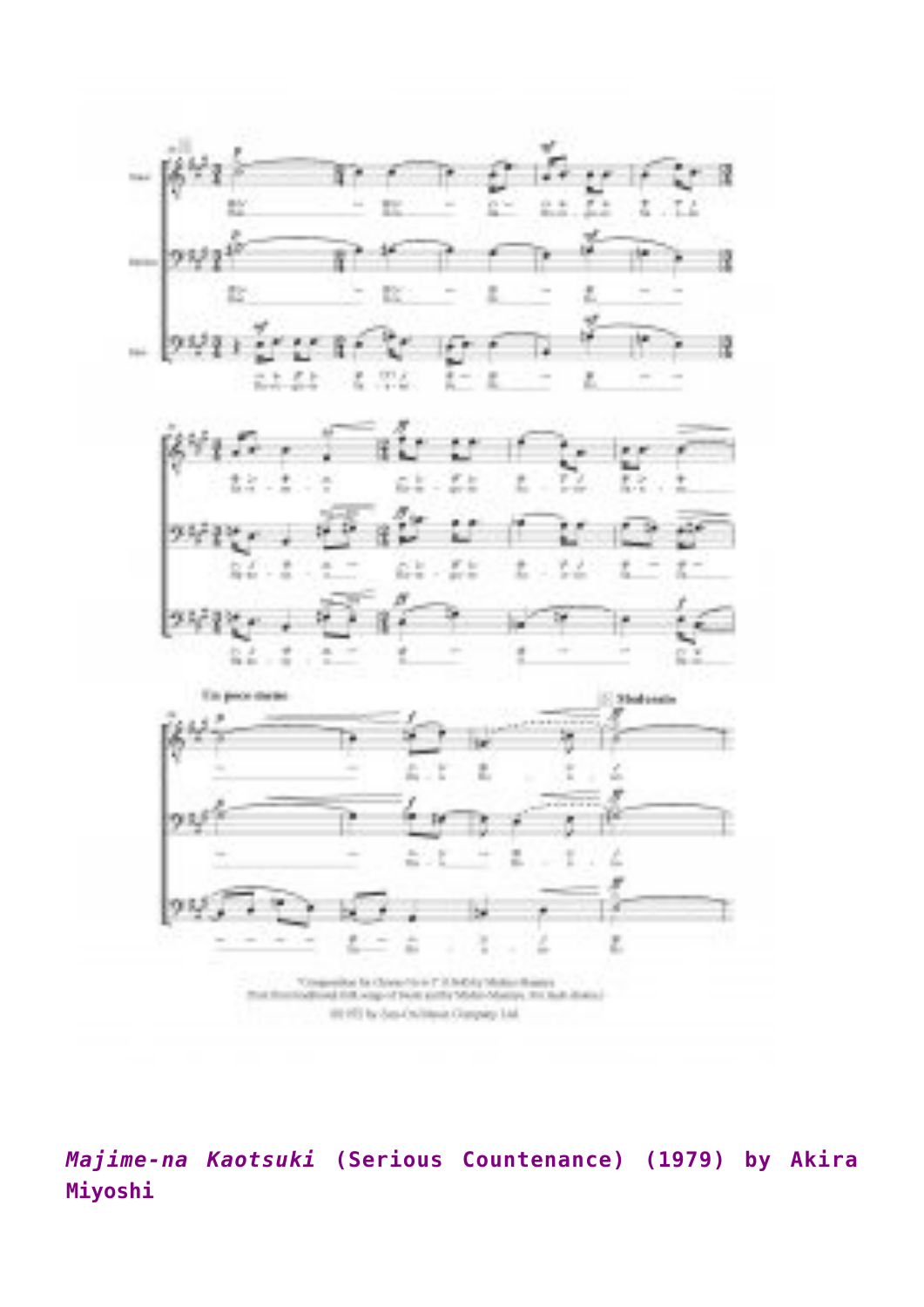**(From Klee's Picture Book, Vol. 2. Text by Shuntaro Tanikawa. For male chorus.)**

The influence of composer Akira Miyoshi on Japanese choral music is unfathomable. It is no exaggeration to say that the Miyoshi school has maintained the chorus culture ever since his death in 2013. The foundation for his music style was the tradition of Western European music. In other words, it was a product of untiring admiration commonly held by musicians born in the Far East.

The poem was originally published by Shuntaro Tanikawa as For 'Picture Book' of Paul Klee's Pictures in 1975. Tanikawa says that he wrote these poems inspired by the titles of the pictures, rather than Klee's paintings themselves.

*Majime-na Kaotsuki* (Serious Countenance) is written with clear tonality (G) and is considered relatively easy for solfege, which was why it was chosen as a compulsory piece. The texts consist of four verses of three lines, and the ending, "Serious people / Kill people seriously / Terrifying," is the core of the piece. The harmony procession of this part has an eeriness typical of Miyoshi and is overwhelming.

As Miyoshi uses many soft accents to change the sound colour, the description of < > is called "Miyoshi accent" in Japan and is sometimes considered special. Klee's colours are musical, and Miyoshi's music is very colourful.

**Akira Miyoshi (1933-2013)** Composer of plenty of choral works as well as music for orchestras, chamber music and songs. His music-making style and use of harmonies have significantly influenced composers of the next generation, especially in the choral field. Miyoshi studied at the Conservatoire National Supérieur de Musique in Paris on a scholarship provided by the French government while he was a student at Tokyo University (Department of French Literature, Faculty of Literature).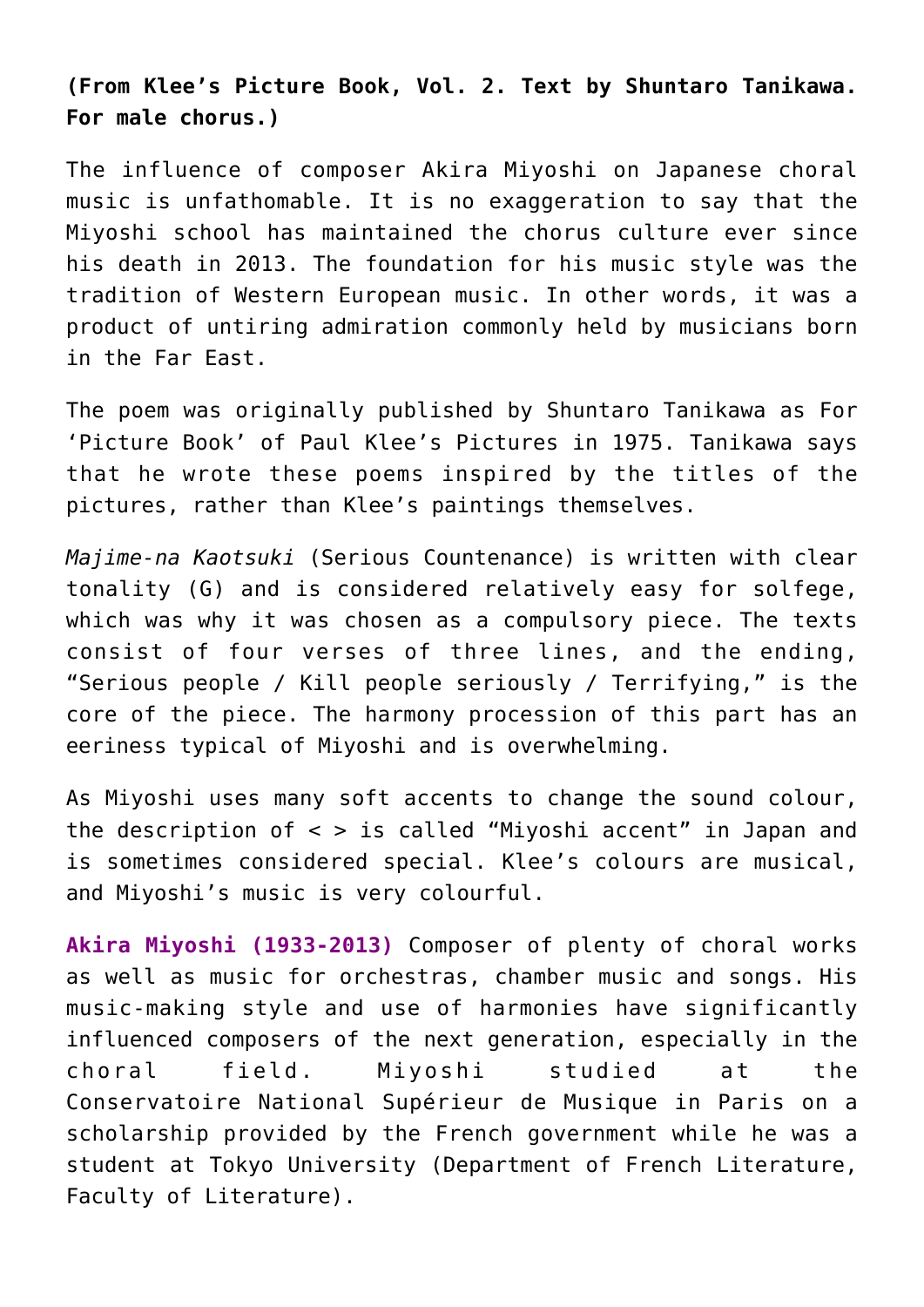![](_page_11_Figure_0.jpeg)

*Kasuga-Taisha Otaue-Uta* **(Rice Planting Song of Kasuga-Taisha Shrine) (1983) by Hideki Chihara**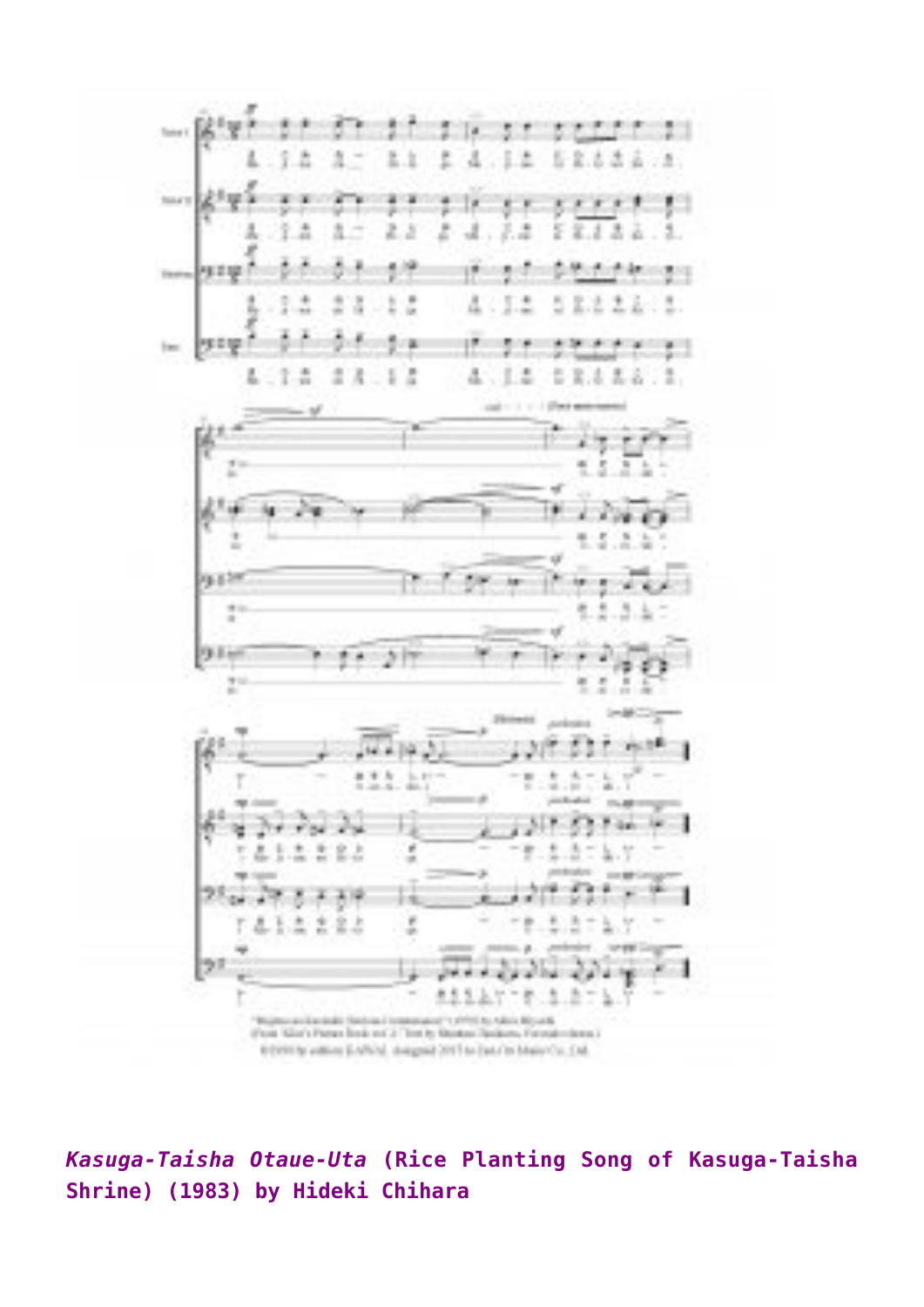**(From Two Rice-Planting Songs. Text by Hideki Chihara based on traditional songs. For female chorus.)**

Hideki Chihara is among the most popular composers of today. His works are especially favoured by young choirs.

There is a Japanese word, *Keren* (showiness), which is a term used in theatrical drama and means playing to the gallery as a directing method. Simply put, it is a way of exaggerated expression, perhaps similar to "déformer" in French. While *Noh* is quiet, *Kabuki* and *Joruri* are active, and this activeness is the showiness. Hideki Chihara's works are filled with this *Keren-mi* (showmanship).

*Kasuga-Taisha* is one of the most historical shrines established at the foot of Mount Kasuga in Nara – a former capital of Japan – in 768 A.D. The motif of this song is a religious ritual held at this shrine every January, with a dance offered to wish for a rich annual harvest at the riceplanting festival. The accompaniment is a style of music originally brought over from China called *Gagaku* (ceremonial court music) and has a unique sound based on a twelve-tone scale – almost a chromatic scale, but slightly different from equal temperament. If you play the first motif at the beginning of the piece, you may feel this more or less.

The original song has the quietness of *Noh*, but Chihara has rewritten it into cheerful and free-spirited active expression typical for work songs, as if we can see the fair legs of young girls beneath their underskirts as they plant rice.

The composer's intention is to remove the barriers between sacred and secular, artistic songs and folk songs.

**Hideki Chihara (1957- )** Composer with a unique style of combining Japanese traditional music, classical literature, folk songs and traditional arts with Western music such as Christian sacred songs. Graduated from Tokyo University of Arts (Composition Department, Faculty of Music). Master's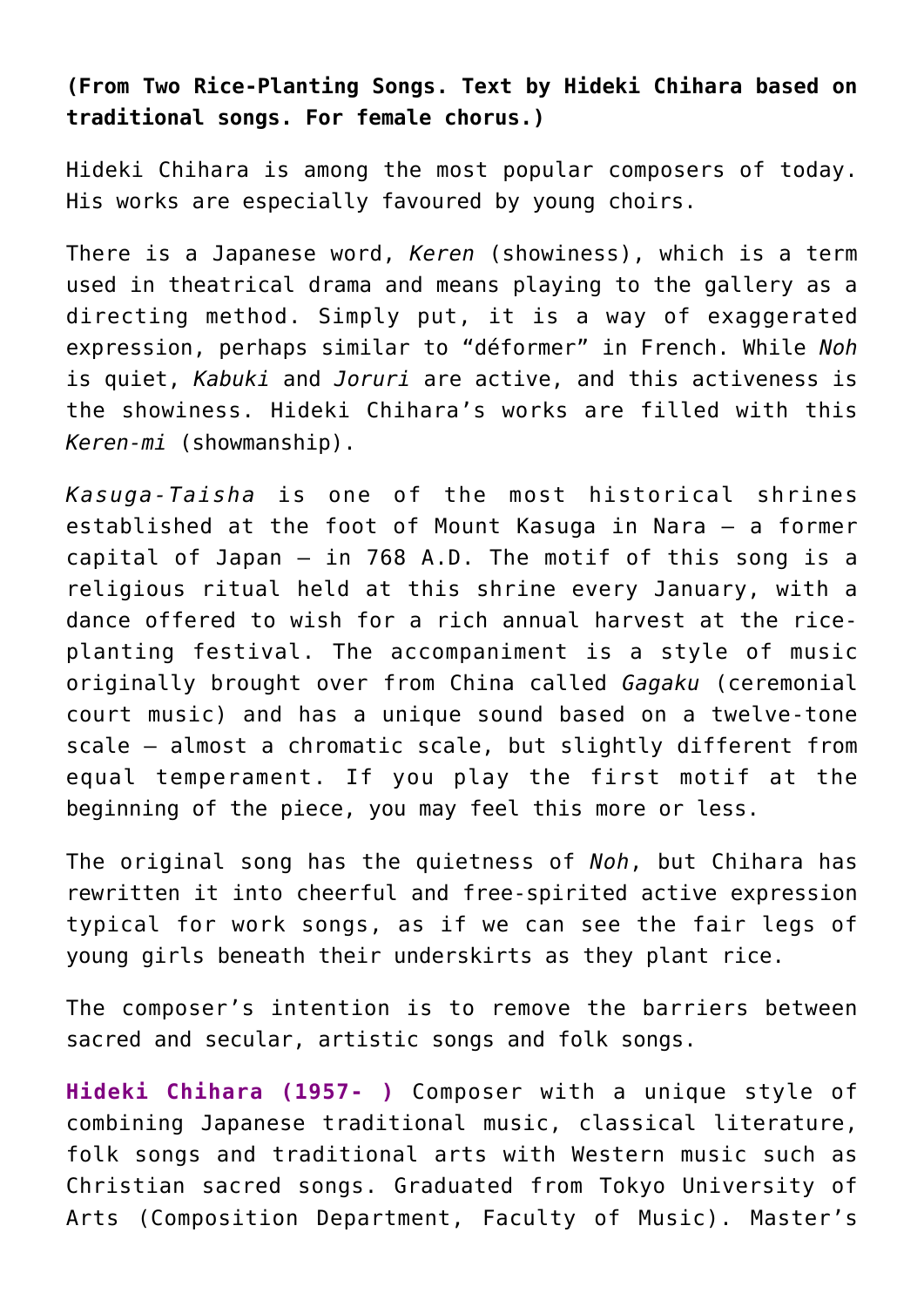degree from Tokyo University of Arts, Graduate School of Music. Having been taught composition by Michio Mamiya, Chihara has won various prizes in composition contests in Japan and other countries since he was at university.

![](_page_13_Figure_1.jpeg)

01999 by Zan-On Marie Company Ltd.

*Ieraishan* **(Night Fragrant Flower) (1982) by Shin-ichiro Ikebe (From Four Seasons of Flowers. Text by Shoko Ema. For female chorus and piano.)**

Shin-ichiro Ikebe is a composer considered to be among the first students of the Miyoshi school. He is an all-round composer who writes all genres of music, but he has no equal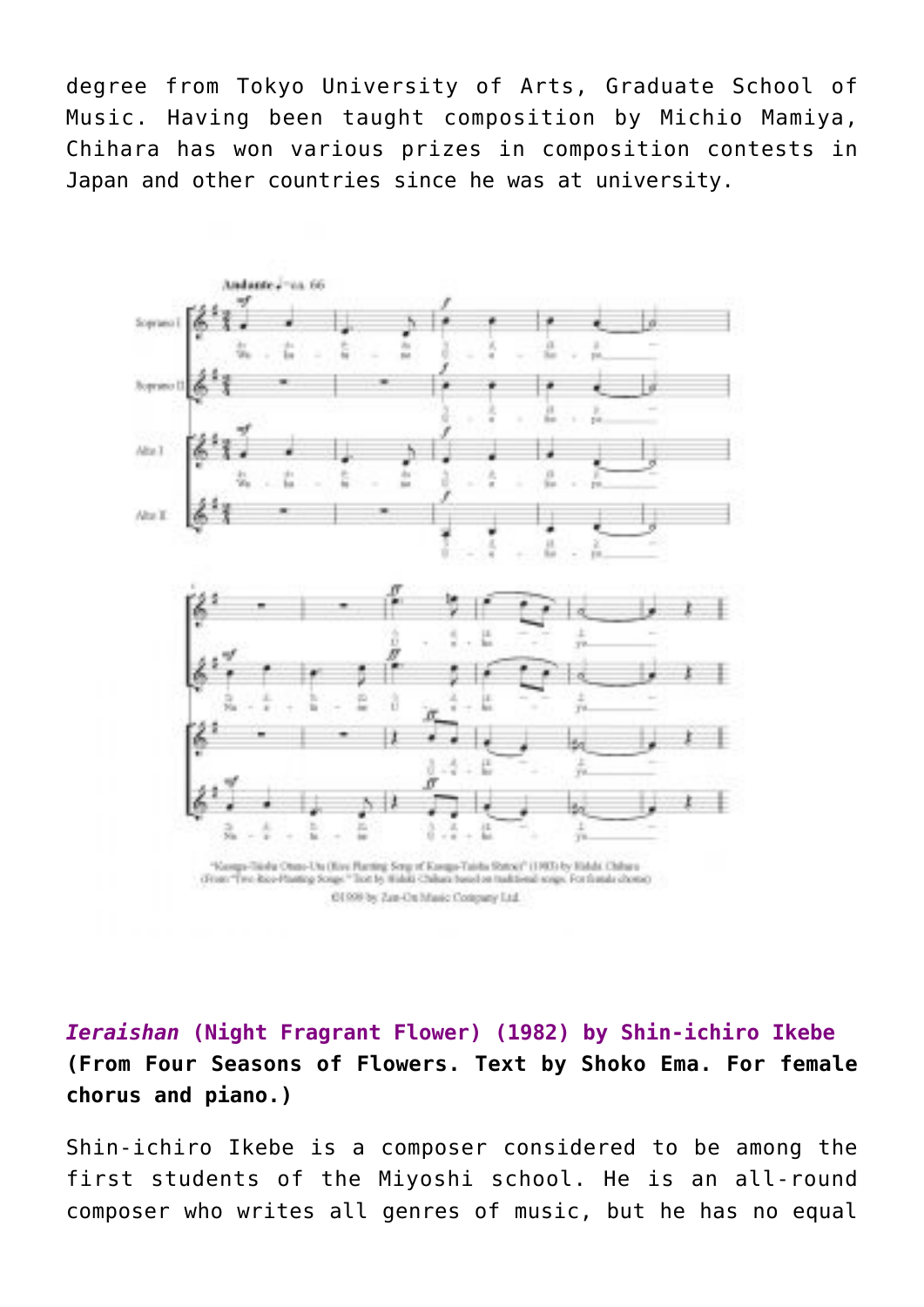in incidental music for theatrical dramas and films.

Regarding involvement in society as important, he has created many works on the theme of environmental issues or human rights. He assumes many public roles, and his active creativity is unstoppable even after reaching 77 years of age. He is also an advisor to JCA.

*Ieraishan* (Night Fragrant Flower (*L. telosma cordata*)), selected as a compulsory piece, is a work for female chorus with piano accompaniment. The title is the name of a flower native to southern China or Vietnam. Its yellow flowers with five petals bloom in the summer with floating sweet incense, but the incense somehow deepens at night, which is the origin of the name.

This poem is set in the Autumn section of a collection of poems by Shoko Ema and botanical arts by Junzo Fujishima, titled Four Seasons of Flowers, and the music is written in a classical style to cherish the beauties of nature, which is unusual for Ikebe's works. Shoko Ema is the poet of *Natsu-no-Omoide* (Memories of Summer) by Yoshinao Nakata, a song known by all Japanese people. While she thought of Oze – a highland marsh on the border of Fukushima, Niigata, and Gunma prefectures – at the scent of *Mizubasho* (skunk-cabbage flowers) in *Natsu-no-Omoide*, here she is dreaming of different countries faraway. Ikebe expresses the deepening air of autumn with the humming in the parts without lyrics.

**Shin-ichiro Ikebe (1943- )** Composer of a variety of music for chorus, orchestra, film and television, Shin-ichiro Ikebe is a forerunner of Japanese modern music. Graduated from Tokyo University of Arts (Composition Department, Faculty of Music). Master's degree from Tokyo University of Arts, Graduate School of Music. Taught composition by Akira Miyoshi at university. Advisor to JCA, Professor Emeritus of Tokyo College of Music, and holds titles at many cultural organisations.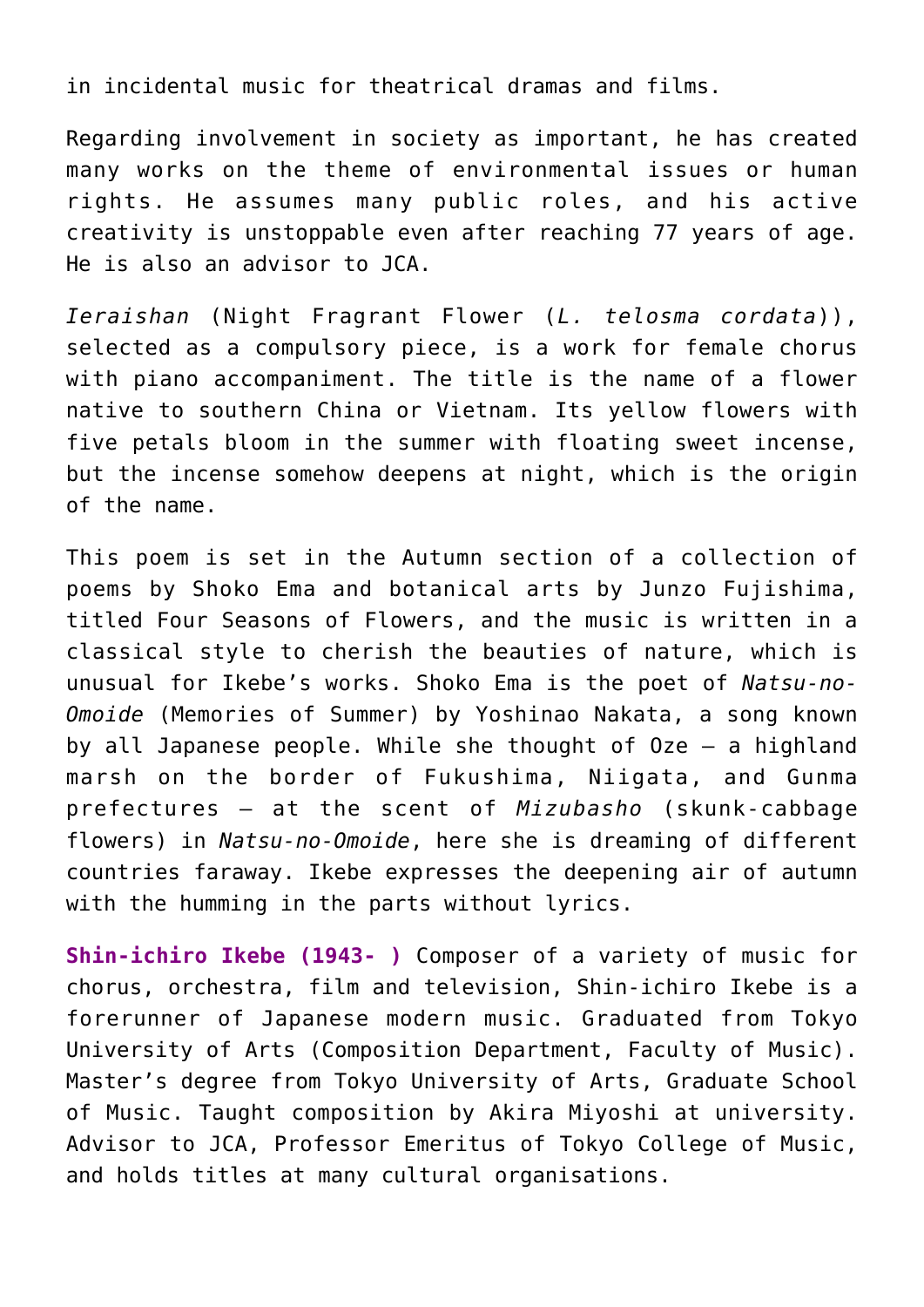![](_page_15_Figure_0.jpeg)

![](_page_15_Figure_1.jpeg)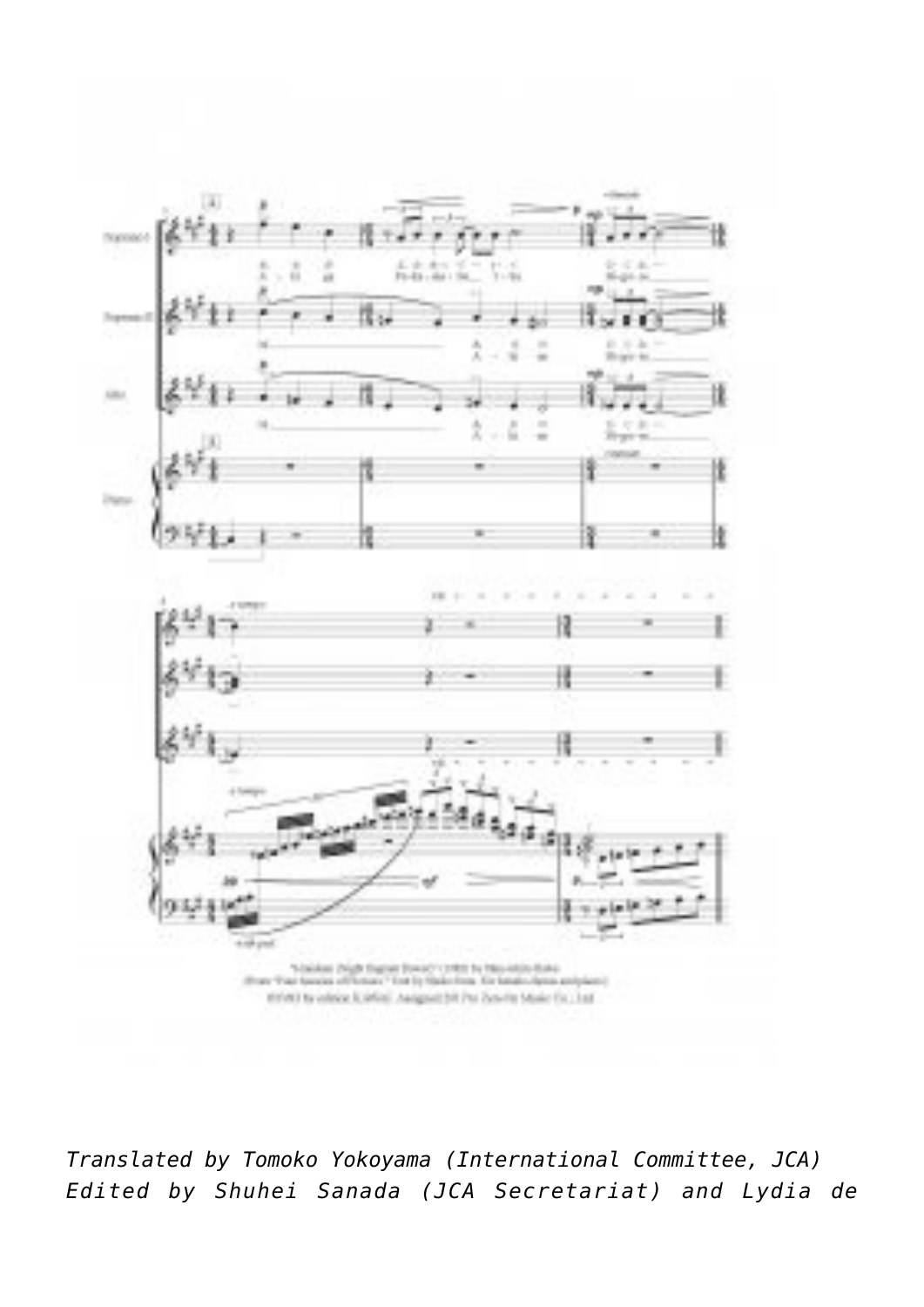**Want to sing these songs? Publication information:**

**Tomurai-no Ato-wa (After a Funeral)** (From Song for a Fresh Start. For mixed chorus and piano.) Publisher: Ongaku No Tomo Sha ISBN: 978-4-2765-4492-5

**Kusa-no Ue (On the Grass) IV** (For mixed chorus and piano.) Publisher: Edition KAWAI ISBN: 978-4-7609-1985-7

**Composition for Chorus No 6-I** (For male chorus.) Publisher: Zen-On Music ISBN: 978-4-1171-8560-7

**Majime-na Kaotsuki (Serious Countenance)** (From 'Klee's Picture Book, Vol. 2.' For male chorus.) Publisher: Edition KAWAI ISBN: 978-4-7609-1804-1

**Kasuga-Taisha Otaue-Uta (Rice Planting Song of Kasuga-Taisha Shrine)** (From Two Rice-Planting Songs. For female chorus) Publisher: Zen-On Music ISBN: 978-4-1171-9152-3

**Ieraishan (Night fragrant flower)** (From Four Seasons of Flowers. For female chorus and piano.) Publisher: Edition KAWAI ISBN: No data

*Edited by Lydia de Montfort, UK*

<span id="page-16-0"></span>[\[1\]](#page-0-0) **[Japan Choral Association](https://jcanet.or.jp/profile/jca-english.htm#CON)**: Founded in 1948 and one of the